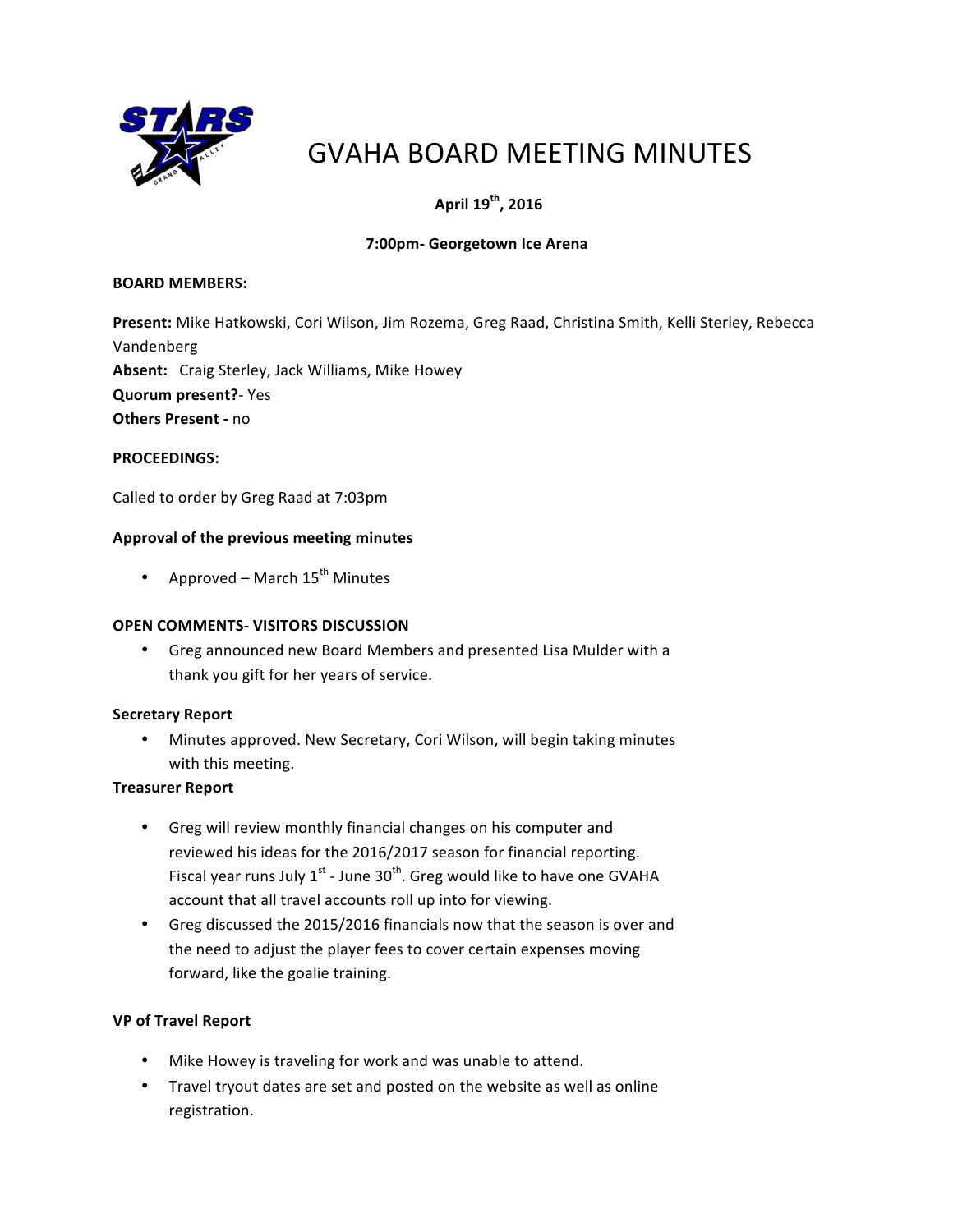• Travel fittings will take place the week after tryouts on May  $10^{\text{th}}$  and  $11^{\text{th}}$ .

## **VP House Report**

- Registration online will end on Aug.  $31^{st}$ .
- Evaluations will be Tues and Wed after Labor Day
- Jim will attend the Adray season wrap-up meeting next Wed.
- Discussion about Bantam and Midget level players wearing shirt and tie as opposed to warm-ups. Just a discussion at this point, it is hard to enforce all parents to purchase warm-ups. The suggestion was to leave it up to the coach's discretion.

#### **Hockey Director Report**

• Jack Williams was absent from the meeting. Greg announced that Jack has accepted the Jenison High School Head Coaching position.

#### **Fundraising Report**

- Scrip is being used quite a bit right now even in the offseason.
- Amazon Smile- % share given to GVAHA if purchaser selects our organization for benefit. Rate is 0.5%
- Kelly has a spreadsheet of families that actively are using fundraising in order to track balances in the offseason in order to be used for GVAHA sponsored camps.
- Little Debbie- will be in May with a profit of  $$1.50/box$ .
- Sponsorship Packages- we are out of flyers at the rotunda and will need more
- NHL Bracket-idea for next year as a "bragging rights" type of fun activity.

## **Communications Director Report**

Newsletter- would like to send out announcements weekly and a GVAHA News-monthly. Discussion around timing and frequency.

> Off season- once a month, first week of the month April-July In Season- Twice a month, first week and third week Exception- Aug/Sep will send late Aug for first week of Sept

- Content- Scores, Schedules, Player Spotlight, Board introductions, Coach introductions.
- Google Drive- The board will have a shared google drive for all documents per board member.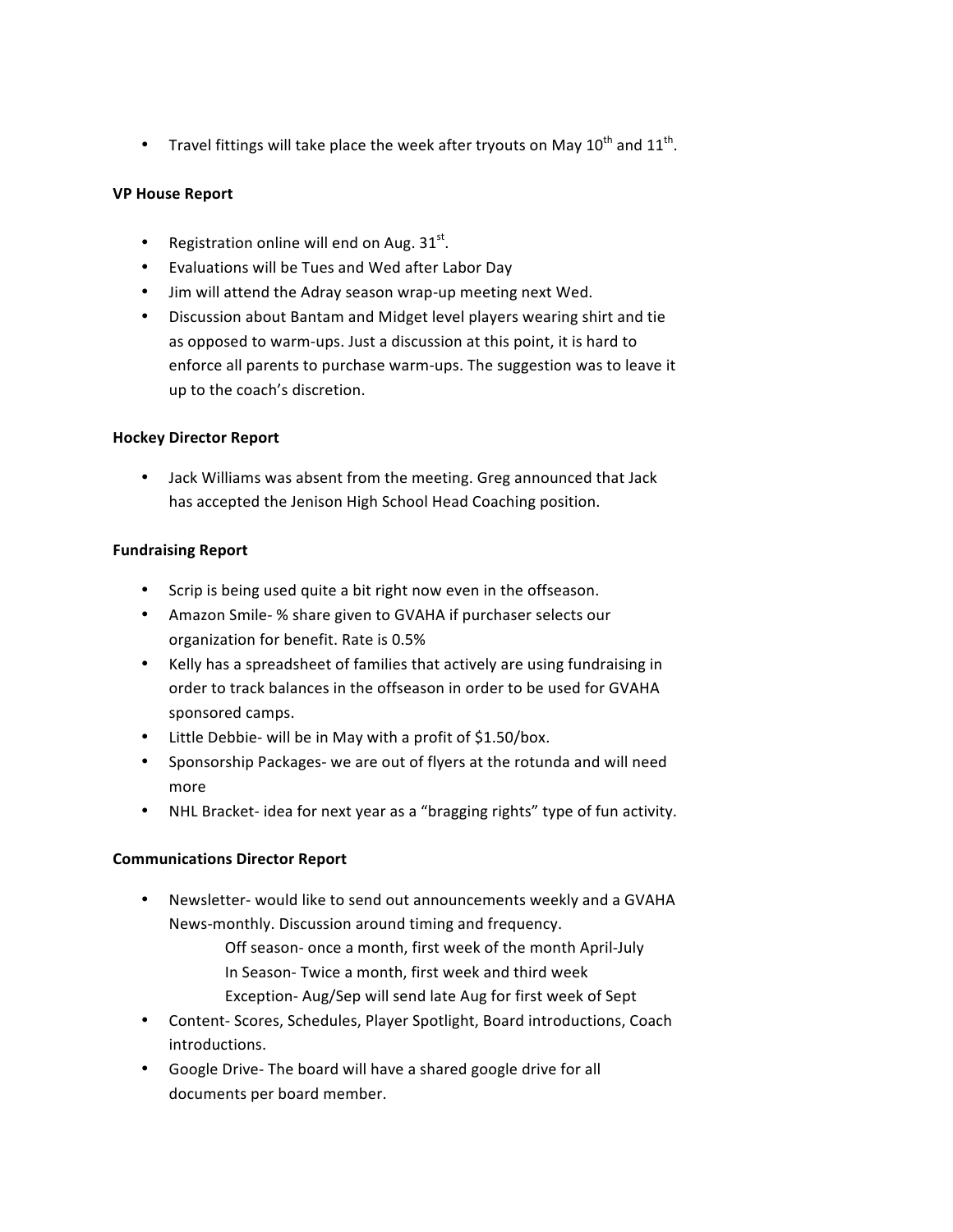- SPORTNGN-There will be a \$400 conversion for moving that website to a mobile friendly version.
- Consolidating two facebook pages so there is just one and it will be more efficient.

#### **Township Representative Report**

- Reminder that there are camps scheduled at Georgetown.
- Reminder that there are tournaments in the fall at Georgetown and to encourage our teams to participate.
- Squirt/PeeWee coaches have approached Mike about having a skill skate session on Tuesdays @ 6PM, \$10 drop-in. Birth Year 04-08.

#### **MAHA Representative Report**

• Nothing to report.

#### **President's Report**

- Greg reviewed the final membership survey results and compiled the responses into an analytic for ease of review. Communication with the association will be forthcoming on how the board will respond and adjust to feedback.
- Michigan State Game Tryouts are soon, encourage our members to attend.
- High School Connections- Greg met with the Hudsonville High School AD and Coach about building relationships with their program and ours by creating mentor and skill skate programs with their players and GVAHA updating our database to include age, grade level and school district information.
- Discussion with having a liaison for both Hudsonville and Jenison schools to maintain and encourage the connections with GVAHA. Suggestions were Jack Williams for Jenison and Chris Wilson for Hudsonville.
- Greg discussed the need for membership retention at GVAHA and welcomed ideas on how to do that.
- Off Ice Training- discussion on options for the off-ice training facility. Private investor would like to get quotes and ideas of what could be done with the rink. Greg suggested going to Dan Carlton with Georgetown Township to discuss.